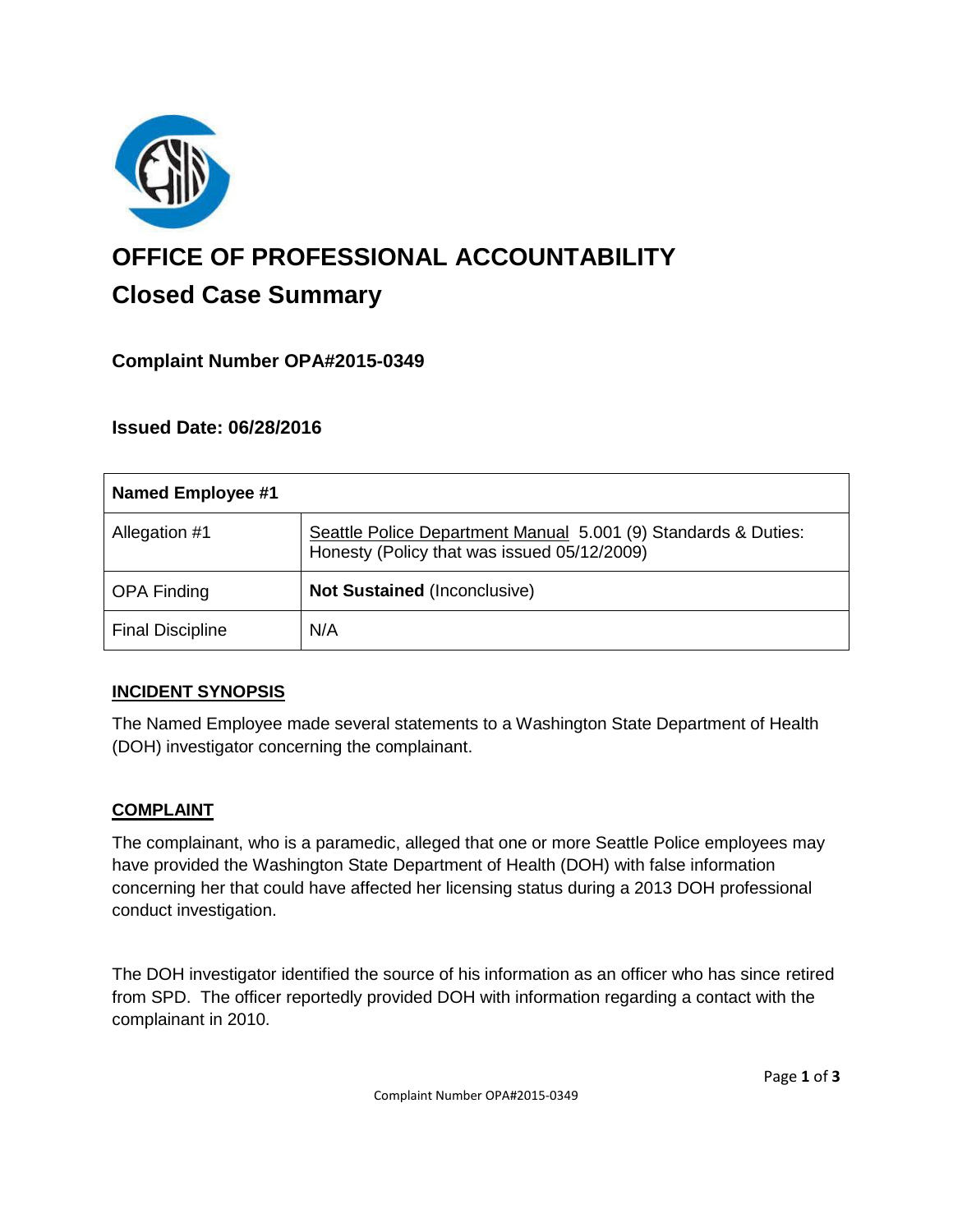#### **INVESTIGATION**

The OPA investigation included the following actions:

- 1. Review of the complaint email
- 2. Search for and review of all relevant records and other evidence
- 3. Interview of witnesses
- 4. Interview of SPD employee

## **ANALYSIS AND CONCLUSION**

The Named Employee made several statements to a Washington State Department of Health (DOH) investigator concerning the complainant. The complainant denies the statements made about her by the Named Employee in his conversation with the DOH investigator. In turn, the complainant alleged that the Named Employee, acting in his official capacity as a Seattle Police Department (SPD) officer, made false statements to the DOH investigator as part of an official DOH investigation. The allegedly false statements made by the Named Employee to the DOH investigator were not recorded, only summarized in a report by the investigator. For this reason, it is not possible to determine exactly what the Named Employee said in his statement to the DOH investigator. However, the Named Employee did consent to a recorded OPA interview and his statements to OPA were similar to those summarized in the DOH report. Some of statements made by the Named Employee in both settings were, according to the Named Employee, based on what he heard in 2010 from unnamed Seattle Fire Department (SFD) employees. These were rumors he heard regarding the complainant. There is no evidence the Named Employee claimed, in his statement to the DOH investigator, that he (the Named Employee) had personal knowledge the rumors were true. The Named Employee clearly indicated to OPA these were just rumors he had heard. Even if the OPA investigation had been able to show the rumors to be untrue, this would not prove dishonesty on the part of the Named Employee.

The Named Employee asserted he made a traffic stop on the complainant in 2010 and discovered that her driver's license was expired. While OPA found no record of this stop, both the Named Employee and the complainant agree the Named Employee stopped the complainant while she was driving in the area and at the approximate date (month and year) claimed by the Named Employee. The evidence does not support the Named Employee's claim that the complainant's driver's license was expired. However, there is insufficient evidence to determine whether this claim was a dishonest statement or a case of mistaken memory, given the nearly three years between the traffic stop and the DOH investigator's interview of the Named Employee.

The Named Employee also told the DOH investigator that he followed the complainant, watched her enter and leave a nearby Seattle Fire station, and then found indications inside the station that lockers and a cash box may have been searched and/or valuables taken. The Named